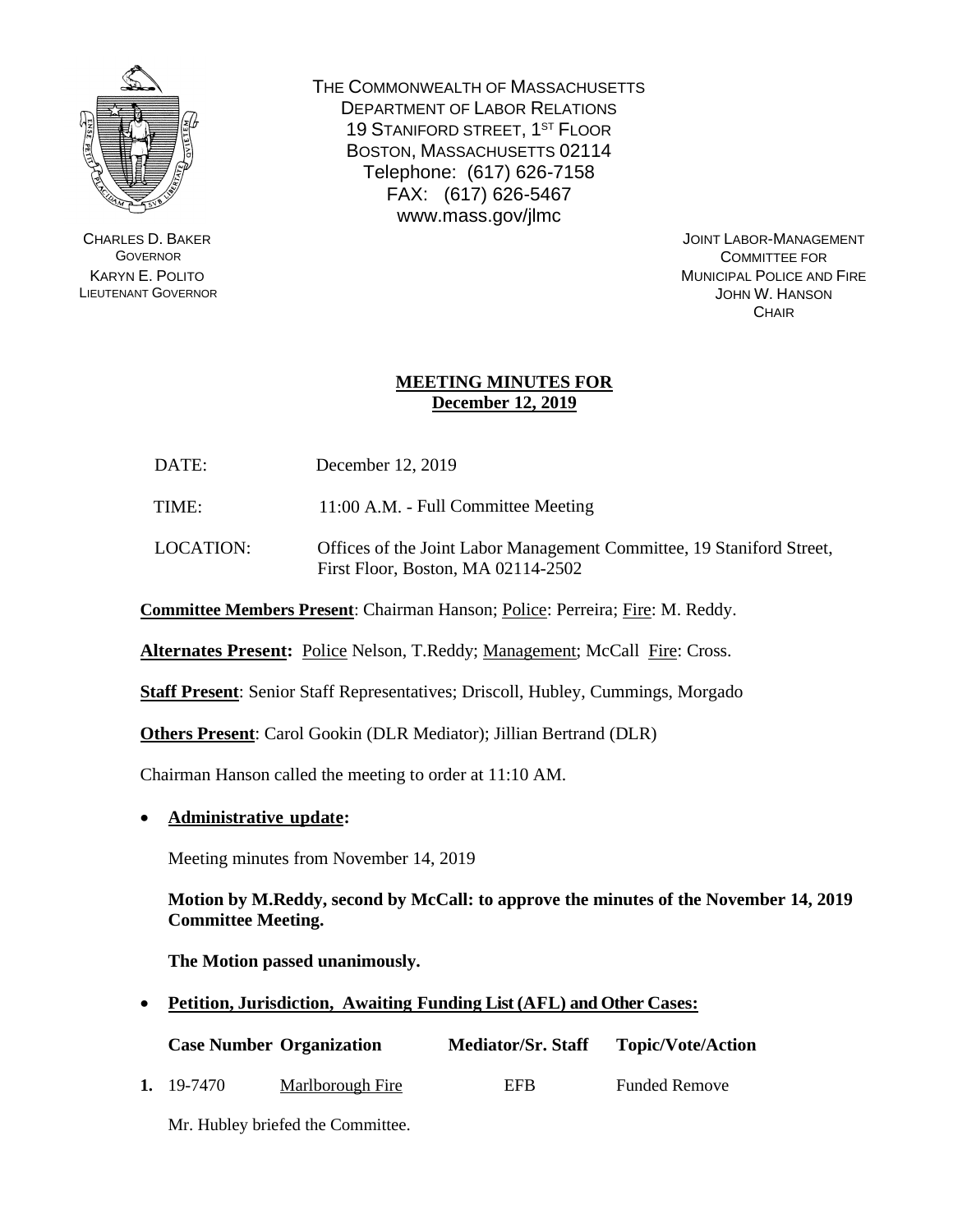**Motion by M.Reddy , second by McCall : to remove the case from the Committee's docket as the contract has been funded.**

**The Motion passed unanimously.**

|    | 2. $19-7526$ | <b>Hudson Police</b>                          | DC,DJM                                                                            | <b>Funded Remove</b>                            |
|----|--------------|-----------------------------------------------|-----------------------------------------------------------------------------------|-------------------------------------------------|
|    |              | Mr. Morgado briefed the Committee. No Action. |                                                                                   |                                                 |
| 3. | 19-7563      | <b>Easton Police</b>                          | JG, DC, GD                                                                        | Jurisdiction                                    |
|    |              |                                               | Mr. Driscoll briefed the Committee and reported a tentative agreement. No Action. |                                                 |
| 4. | 19-7585      | <b>Southampton Police</b>                     | DC, GD                                                                            | Tentative Agreement                             |
|    |              |                                               | Mr. Cummings briefed the Committee and reported a tentative agreement. No Action. |                                                 |
| 5. | 18-6914      | <b>Orleans Police</b>                         | DC,GD                                                                             | Tentative Agreement                             |
|    |              |                                               | Mr. Driscoll briefed the Committee and reported a tentative agreement. No Action. |                                                 |
| 6. | 19-7091      | New Bedford Police                            | DC, DJM                                                                           | Vote to Arbitration<br>Pending Vote of 3a Panel |
|    |              | Mr. Morgado briefed the Committee. No Action. |                                                                                   |                                                 |
| 7. | 19-7332      | <b>Worcester Police</b>                       | EFB, JOEH, DJM                                                                    | Vote to $3(a)$ Hearing                          |

Mr. Morgado briefed the Committee.

**Motion by Perreira, second by McCall: to move that the Committee find that in the matter of the IBPO, Local 504 and the City of Worcester, JLM-19-7332, the issues have remained unresolved for an unreasonable period of time resulting in the apparent exhaustion of the process of collective bargaining, and that the Committee vote to hold a hearing pursuant to Section 1, subsection 3(a), as set forth in Chapter 589 of the Acts of 1987, with the panel members consisting of Larry Calderone (Labor) and Dean Mazzarella (Management), or other Committee members and/or senior staff that may be substituted as necessary by the respective Labor and/or Management Chairs pursuant to the rules, policies, and procedures of the Committee, and any other applicable provisions of law, with said panel to be chaired by John Hanson.**

**The motion passed unanimously.**

|  | 8. 19-7371 | Pittsfield Fire | RD, JOEH, GD | <b>Tentative Agreement</b> |
|--|------------|-----------------|--------------|----------------------------|
|--|------------|-----------------|--------------|----------------------------|

Mr. Hubley briefed the Committee and reported a tentative agreement. No Action.

9. 19-7415 Agawam Fire SSH,RD,JOEH,GD Tentative Agreement

Mr. Hubley briefed the Committee and reported a tentative agreement. No Action.

10. 19-7433 Chelmsford Fire JOEH,GD Vote to 3(a) Hearing

Mr. McCall left the room and took no part in this matter. Mr. Hubley briefed the Committee. No Action as the only Management member present had a conflict and could not take part in this matter.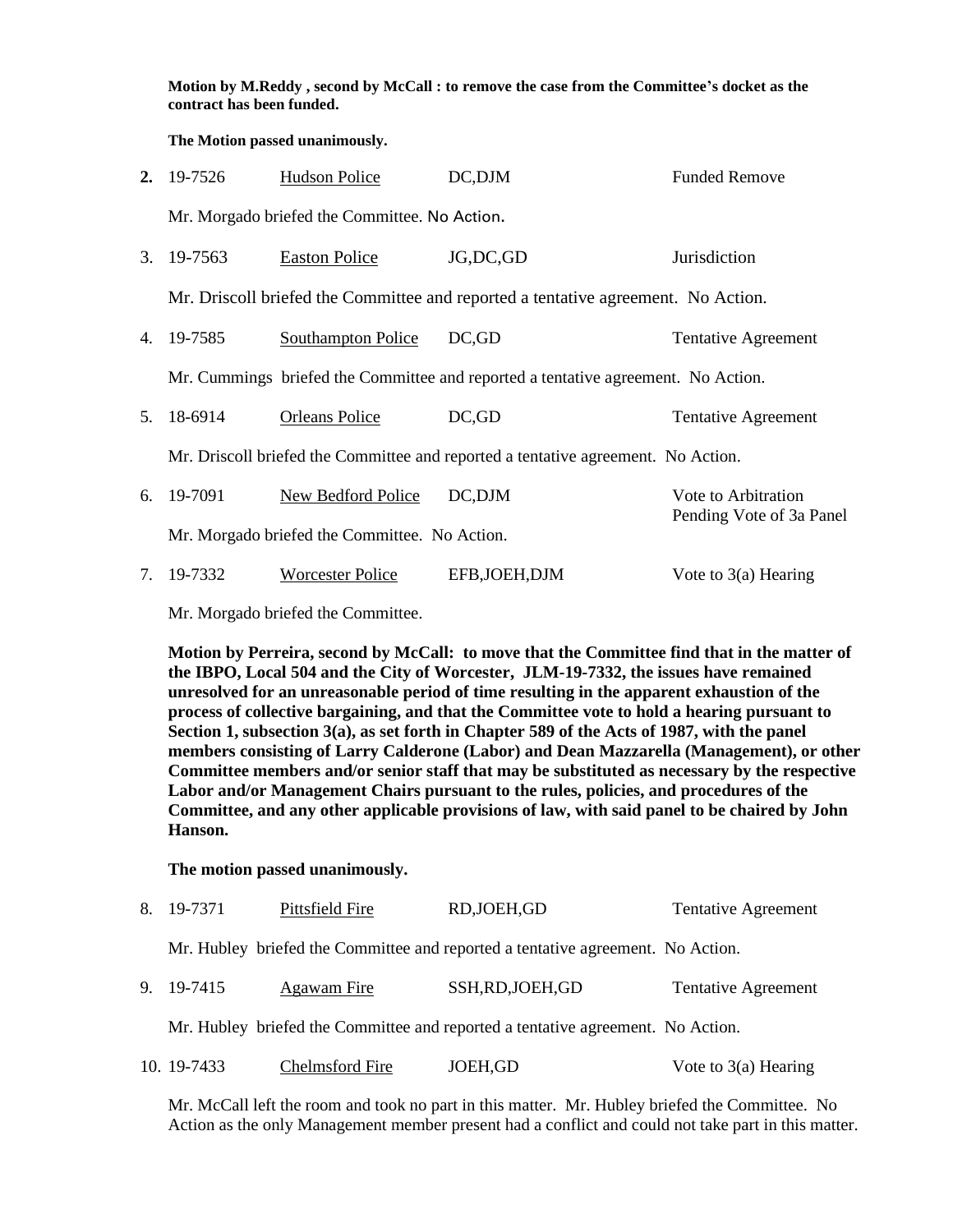| 11. 19-7562                                                                                                                              | <b>Malden Fire</b>                      | JOEH, GD    | Vote to $3(a)$ Hearing                                                                            |  |
|------------------------------------------------------------------------------------------------------------------------------------------|-----------------------------------------|-------------|---------------------------------------------------------------------------------------------------|--|
|                                                                                                                                          | committee level mediation is scheduled. |             | Mr. Hubley and Mr. Driscoll briefed the Committee. No Action as this case is being mediated and a |  |
| 12. 18-6589                                                                                                                              | Salem Police                            | HB, DC, DJM | <b>Funded Remove</b>                                                                              |  |
|                                                                                                                                          | Mr. Morgado briefed the Committee.      |             |                                                                                                   |  |
| Motion by Perreira, second by McCall : to remove the case from the Committee's docket as the contract<br>has been funded.                |                                         |             |                                                                                                   |  |
|                                                                                                                                          | The Motion passed unanimously.          |             |                                                                                                   |  |
| 13. 19-7471                                                                                                                              | <b>Dighton Fire</b>                     | <b>EFB</b>  | <b>Funded Remove</b>                                                                              |  |
|                                                                                                                                          | Mr. Morgado briefed the Committee.      |             |                                                                                                   |  |
| Motion by M.Reddy, second by McCall : to remove the case from the Committee's docket as the<br>contract has been funded.                 |                                         |             |                                                                                                   |  |
|                                                                                                                                          | The Motion passed unanimously.          |             |                                                                                                   |  |
| 14. 19-7534                                                                                                                              | <b>Randolph Fire</b>                    | JOEH, GD    | <b>Funded Remove</b>                                                                              |  |
|                                                                                                                                          | Mr. Hubley briefed the Committee.       |             |                                                                                                   |  |
| Motion by M.Reddy, second by McCall : to remove the case from the Committee's docket as the<br>contract has been funded.                 |                                         |             |                                                                                                   |  |
|                                                                                                                                          | The Motion passed unanimously.          |             |                                                                                                   |  |
| 15. 19-7551                                                                                                                              | <b>Lexington Fire</b>                   | JOEH, GD    | <b>Funded Remove</b>                                                                              |  |
|                                                                                                                                          | Mr. Hubley briefed the Committee.       |             |                                                                                                   |  |
| Motion by M.Reddy, second by McCall : to remove the case from the Committee's docket as the<br>contract has been funded.                 |                                         |             |                                                                                                   |  |
|                                                                                                                                          | The Motion passed unanimously.          |             |                                                                                                   |  |
| 16. 19-7091                                                                                                                              | <b>New Bedford Police</b>               |             | Approval of November 21, 2019 3(a) Hearing Minutes                                                |  |
| Motion by Perreira, second by Hanson : to approve the minutes of the November 21, 2019, minutes of<br>the $3(a)$ Hearing in this matter. |                                         |             |                                                                                                   |  |
| The Motion passed unanimously.                                                                                                           |                                         |             |                                                                                                   |  |
| Adjournment                                                                                                                              |                                         |             |                                                                                                   |  |

## **Motion by Yanakakis, second by M.Reddy: to adjourn the meeting.**

Chairman Hanson adjourned the meeting at 12:01 P.M. Minutes recorded by George Driscoll, Senior Staff Representative.